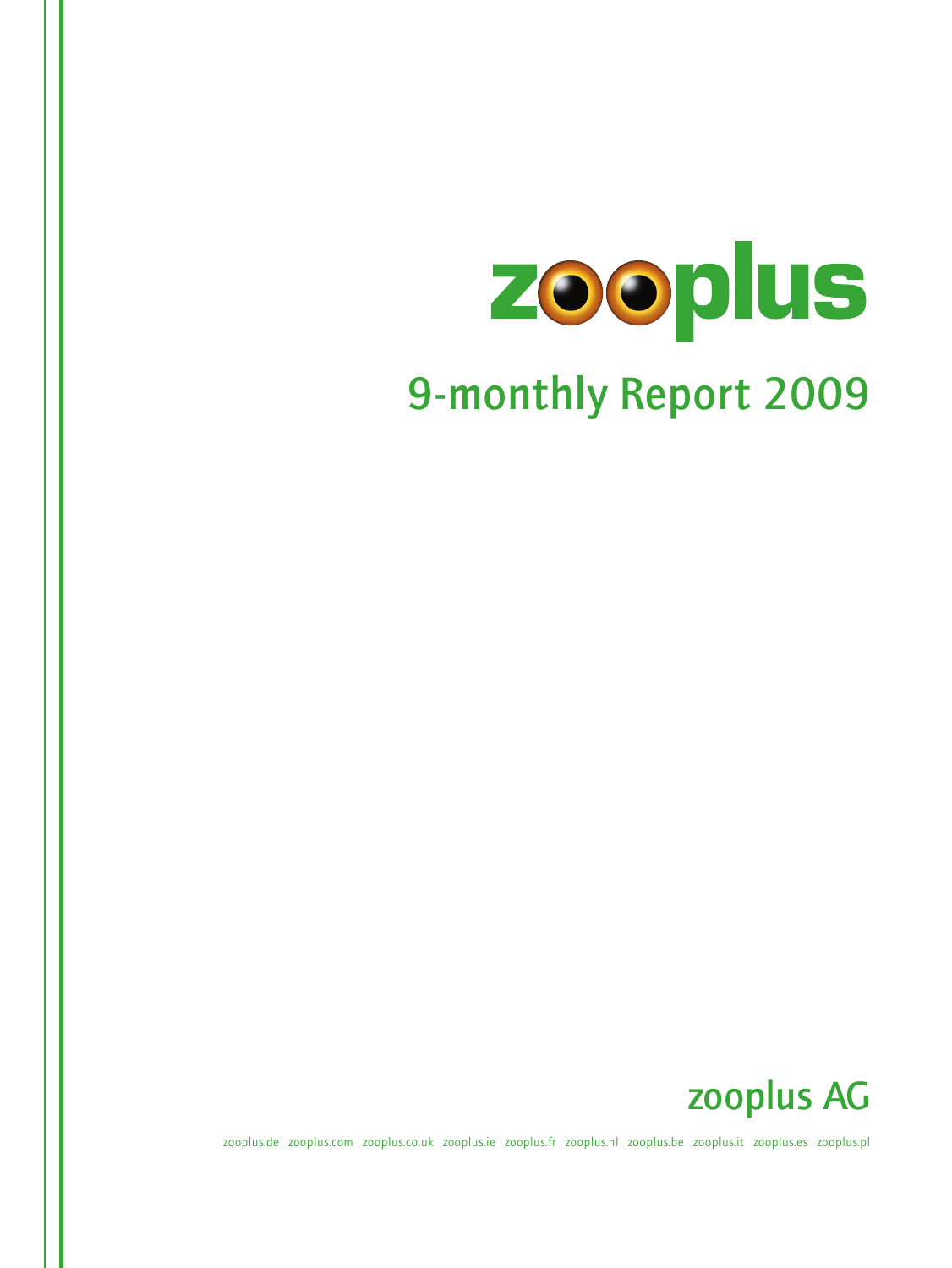## **CONTENT**

 $\sim$ 

 $\sim$ 

| <b>HIGHLIGHTS 9M 2009</b>          | $\overline{2}$ |
|------------------------------------|----------------|
| <b>THE SHARE</b>                   | $\overline{3}$ |
| <b>CONSOLIDATED NOTES</b>          | 4              |
| ZOOPLUS AG                         | $\overline{4}$ |
| MARKET AND TRADING ENVIRONMENT     | $\overline{4}$ |
| <b>KEY FINANCIALS</b>              | 5              |
| <b>KEY EVENTS AFTER THE PERIOD</b> | $\overline{9}$ |
| <b>RISK REPORT</b>                 | $\overline{9}$ |
| <b>CURRENT OUTLOOK</b>             | 9              |
| <b>CONSOLIDATED ACCOUNTS</b>       | 10             |
| <b>BALANCE SHEET</b>               | 10             |
| <b>INCOME STATEMENT</b>            | 12             |
| <b>CASH FLOW STATEMENT</b>         | 13             |
| <b>CHANGES IN EQUITY</b>           | 14             |
| <b>NOTES</b>                       | 15             |
| <b>FINANCIAL CALENDAR</b>          | 16             |
| <b>IMPRINT</b>                     | 17             |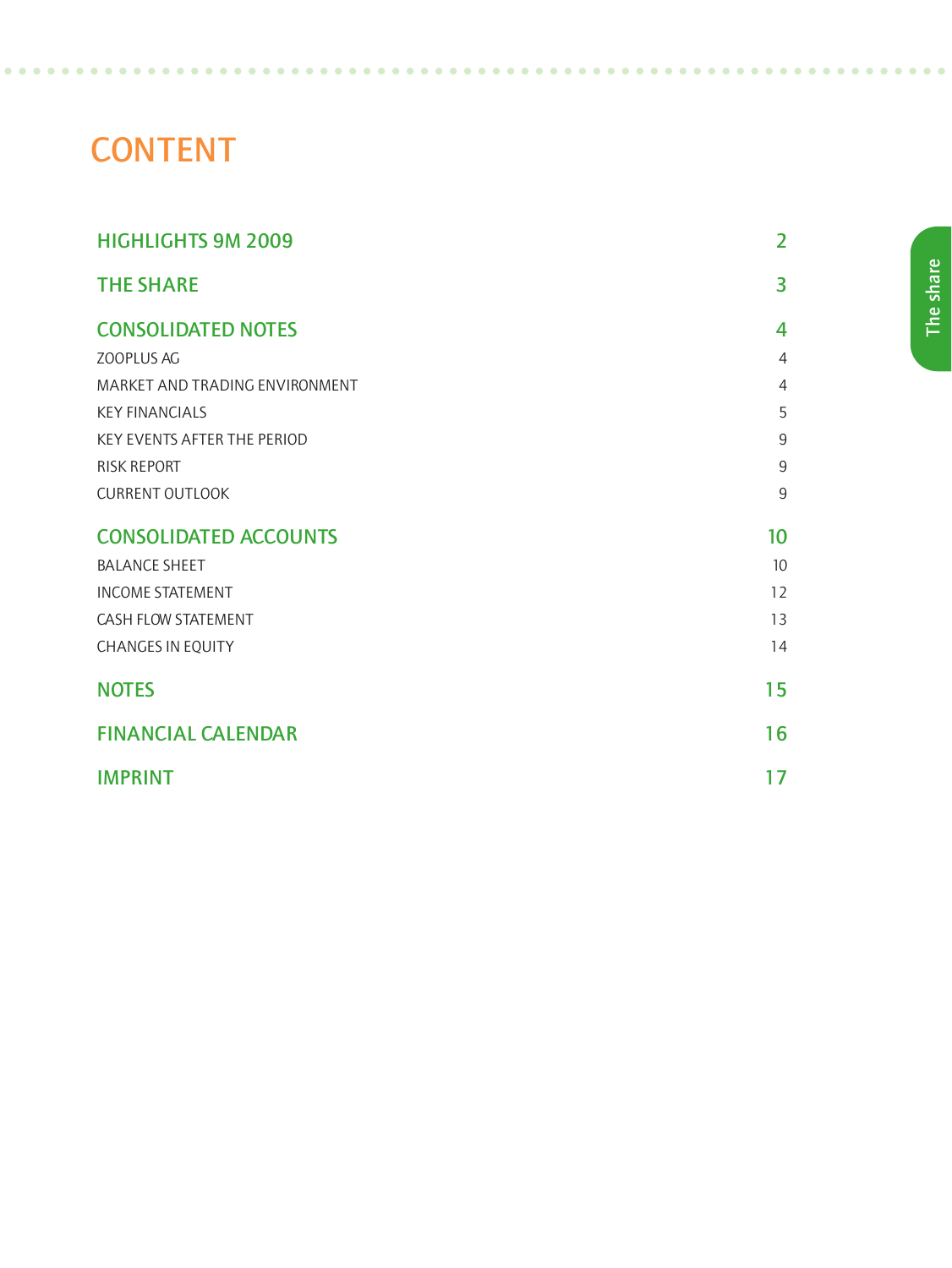## Highlights 9M 2009

## 57% increase in total sales

(i.e. sales and other operating income) over 9M 2008 – strong confirmation of zooplus' anticyclical growth strategy

New customer acquisition record with 515k new customer accounts during 9M 2009; total number of accounts acquired already surpasses FY 2008 figure

Improved operational earnings

indicate a sustainable upswing after a recessionary trough during H1 2009

## Going Live of the company's new international distribution center

in Tilburg/the Netherlands doubles zooplus' European logistics capacity to around EUR 300 mm in annual sales

## Successful move onto the Prime Standard segment completed on October 21st, 2009

## Positive outlook for 2010:

significantly positive overall earnings on the back of continuing and highly dynamic growth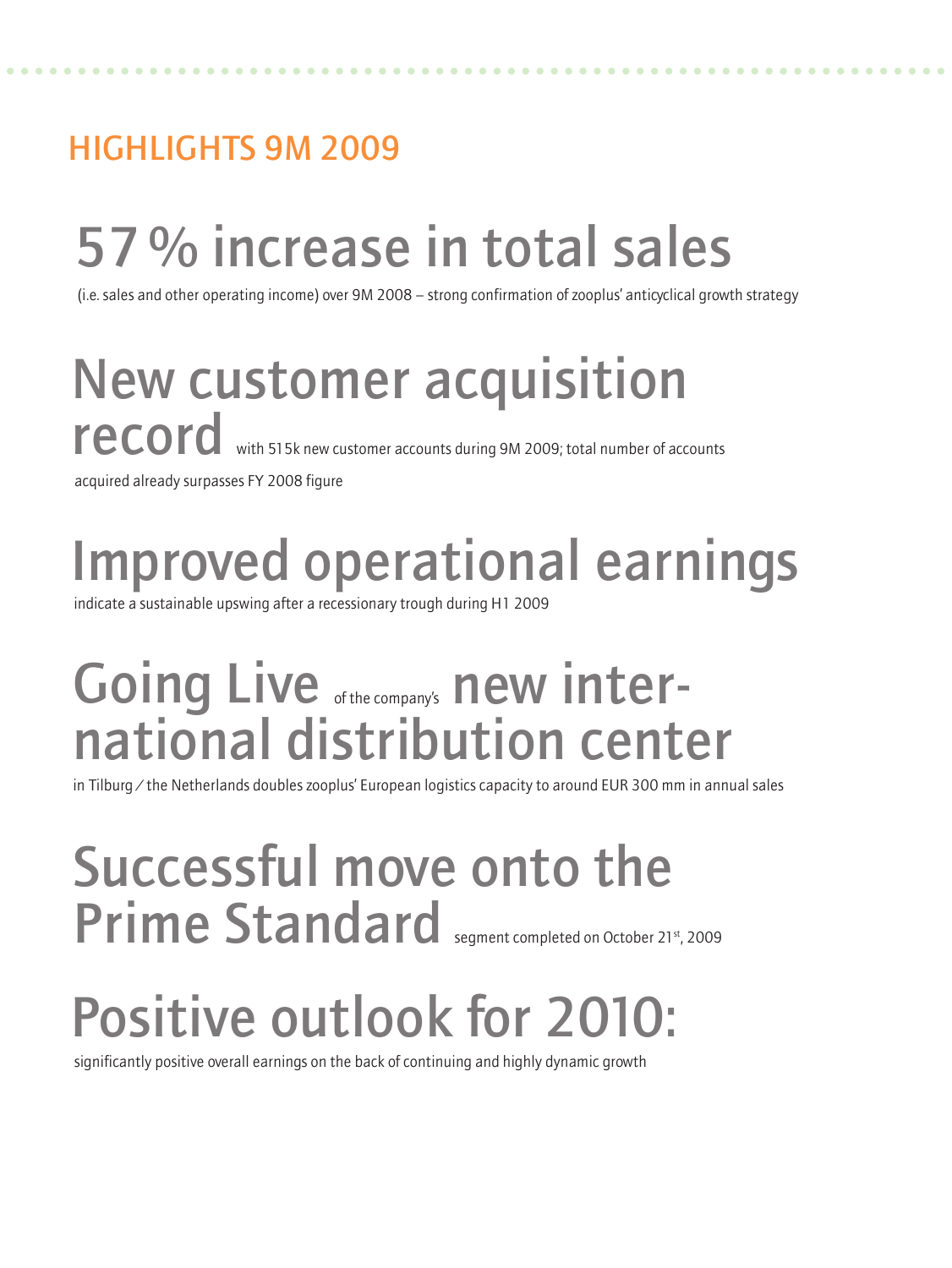### **THE SHARE**

zooplus' total registered capital as of September 30<sup>th</sup>, 2009, comprised 2,415,960 no-par value bearer shares representing a pro rata amount of the registered share capital of EUR 1.00 each. During Q3 2009 the company's registered capital increased by 5,250 bearer shares from 2,410,710 to 2,415,960 bearer shares due to the exercise of employee and management share options.

zooplus AG's shares were publicly listed on the Entry Standard segment of the Open Market of the Frankfurt Stock Exchange on May 9<sup>th</sup>, 2008. First trading occurred at EUR 26.00 per share. On October 21<sup>st</sup>, 2009, the company's shares were admitted to the Regulated Market/Prime Standard Segment. This will create a higher degree of visibility and attractiveness of the zooplus share, particularly for international investors, as well as require the company to adhere to the highest levels of transparency and corporate governance.

As of September 30<sup>th</sup>, 2009, the zooplus share price had increased slightly by approximately 2.7% to EUR 26.70.

#### zooplus AG is identified as follows:

| International Securities Identification Number (ISIN) | DE0005111702 |
|-------------------------------------------------------|--------------|
| German securities identification (WKN)                | 511170       |
| Common Code                                           | 036001097    |

The company's total free float (according to the definition of Deutsche Boerse AG) stands at approximately 35% as of September 30<sup>th</sup>, 2009.

zooplus AG's designated sponsor is Close Brothers Seydler Bank AG.

#### SHARFHOLDER STRUCTURE

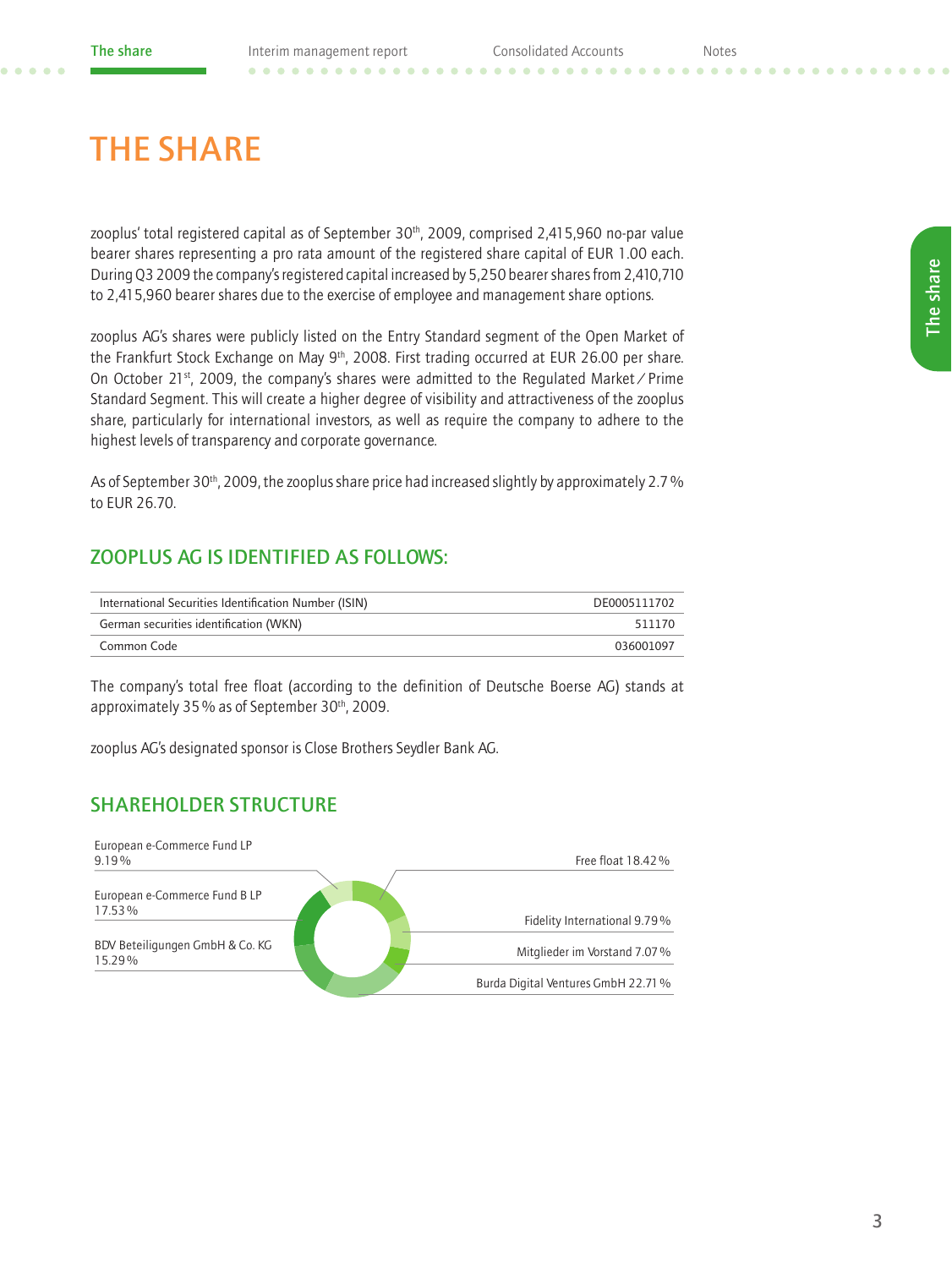### Consolidated notes

#### zooplus AG

zooplus AG was set up in Munich in June 1999. The company is a leading online pet supplies retailer in Germany and other European countries. The company's core markets are Germany, Austria, France as well as the United Kingdom and the Netherlands. In total, zooplus operates eleven country-specific websites and one multinational presence in Western and Central Europe.

The majority of its sales (product sales and other operational income) is generated through pet supplies retail (food and non-food) through the company's websites. In total, zooplus offers approximately 7,000 different products. Most of its sales are generated through selling stocked products. Product distribution is carried out by selected parcel distributors. zooplus' European distribution centers are located in Staufenberg/ Lower Saxony/Germany and in Tilburg/the Netherlands. The company's new Tilburg logistics hub will be phased in between September and December 2009 and serves to cater to mainly non-German speaking markets.

The company's headquarter is based in Munich/Germany. Fully consolidated and 100%-owned subsidiaries of the company are Matina GmbH (Munich, Germany), Bitiba GmbH (Munich, Germany) as well as zooplus services ltd (Oxford, UK). Moreover, the company holds a 49% minority stake in Czech-based LSC s.r.o

#### Market and Trading Environment

Key factors of zooplus' trading performance tend to be the sector-specific as well as generic influences on the German and European retail climate. These are, among others, the general consumer climate, the development of the German as well as European pet supplies markets as well as the development of online retail within the pets supplies market in particular.

In total, the overall retail market volume for pet supplies amounted to approximately EUR 17 bln within the European Union in 2008. This makes pet supplies a medium-sized segment within the overall consumer retail space. The general market environment since the beginning of 2009 and until the summer was impacted by growing price- and margin pressures within the sector. Most indicators pointed towards an overall market volume decline within a single-digit range during 2009 which has been unprecedented for a traditionally stable-growing industry. In addition, a continuously weak British Pound (GBP) results in additional negative margin effects in one of zooplus' core markets. The backdrop of all this has been the worst consumer recession Western Europe has seen since WWII. The pet supplies market did not escape these negative trends.

Since the beginning of the summer we have witnessed, however, an improvement in overall market conditions which also has had a positive impact on our Q3 business. We expect this recovery to continue into the coming quarters and believe that the worst part of the recession is behind us. This should also have a positive impact on future quarterly earnings.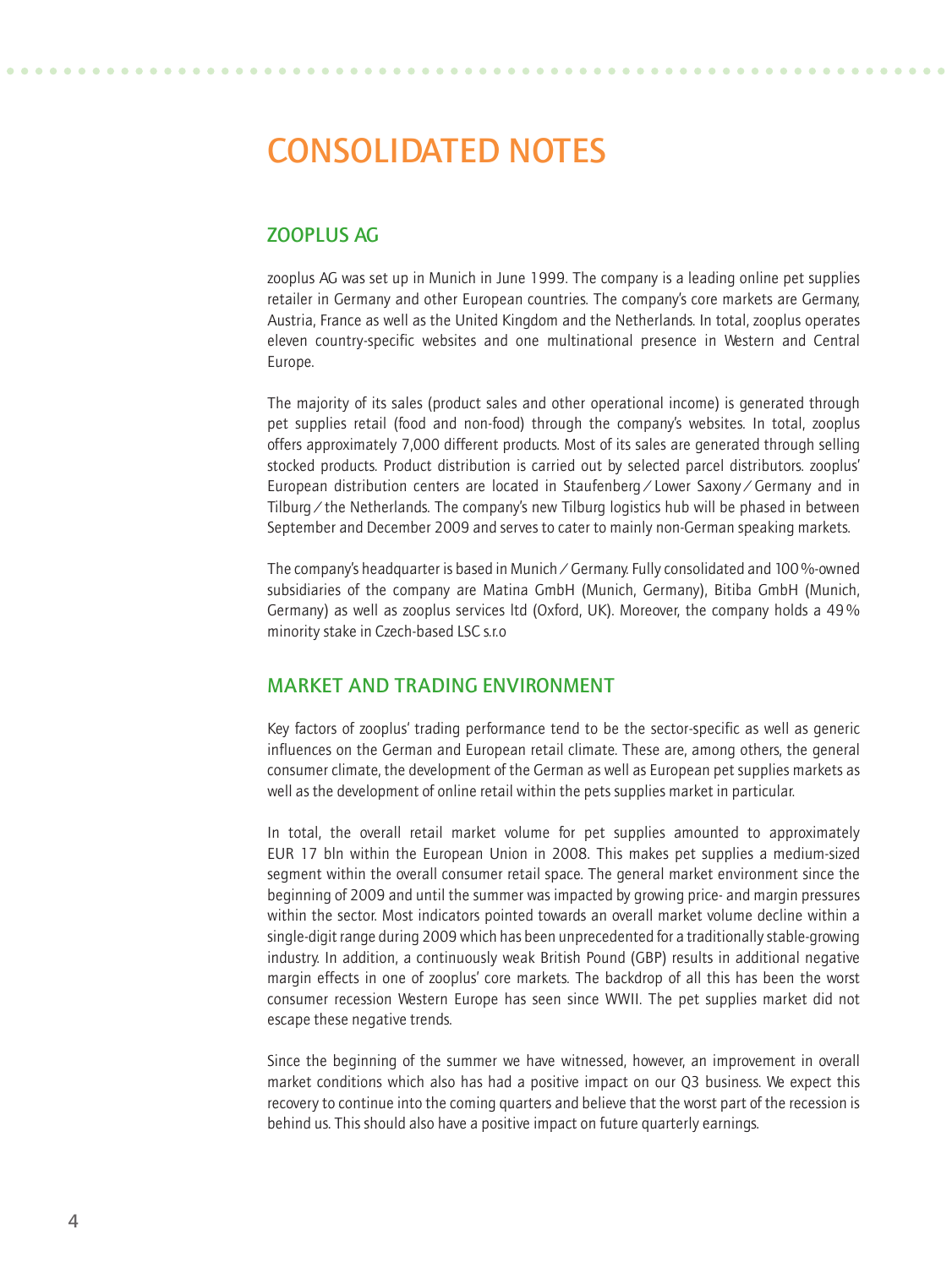In addition, the company has already actively engaged in a series of measures which aim to considerably improve zooplus' overall operational earnings over the next quarters no matter what the overall economic environment looks like (cf. key financials below).

Despite a challenging consumer environment, however, 2009 has offered the opportunity to embark upon our anticyclical growth path even more aggressively than initially planned and, thereby, further improve our relative competitive position. As a result, the years 2009 and 2010 will continue to see a prioritization of growth over short-term earnings maximization. Management believes that this is in the best medium- to long-term interest of the company. Record customer acquisition numbers for 9M 2009 further underscore these efforts. With more than 515k new customer accounts versus 323k new customer accounts in 9M 2008 a new all-time high was achieved. The total number of accounts acquired until September already surpasses our FY 2008 figures. At the same time, zooplus fully understands that sustainable growth is only possible on the back of strong operational earnings. We believe that we will be able to combine these two factors much more decidedly in 2010.

With the going live of the company's second and international distribution center in Tilburg / the Netherlands since September 2009 we will be able to serve our non-German core markets much faster and more efficiently. This should significantly improve our position for 2010 through faster delivery speeds and lower costs of distribution. Our new distribution center measures around 38,000 m² in total size and is run in partnership with Rhenus Contract Logistics.

It remains the company's overriding strategic goal to reach significant size within all major European markets on the back of substantial economies of scale and our existing market leadership position. Economies of scale will prove crucial particularly in areas such as logistics, technology and general overheads. Overall size and scale, therefore, remain the most important determinants of profitable growth in all core European markets. Please also refer to the comments made under "Current Outlook" below.

#### Key financials

All percentage figures outlined below are approximate figures and might be subject to rounding differences with respect to the more detailed figures shown in the consolidated accounts.

#### Development of total sales and income

Overall, total sales increased by 57% from EUR 58.9 mm to EUR 92.5 mm y-o-y. This reflects strong organic sales growth both domestically and internationally despite a challenging overall consumer climate. Above all, the increase in sales reflects the company's successful implementation of its anticyclical and growth-focused development strategy.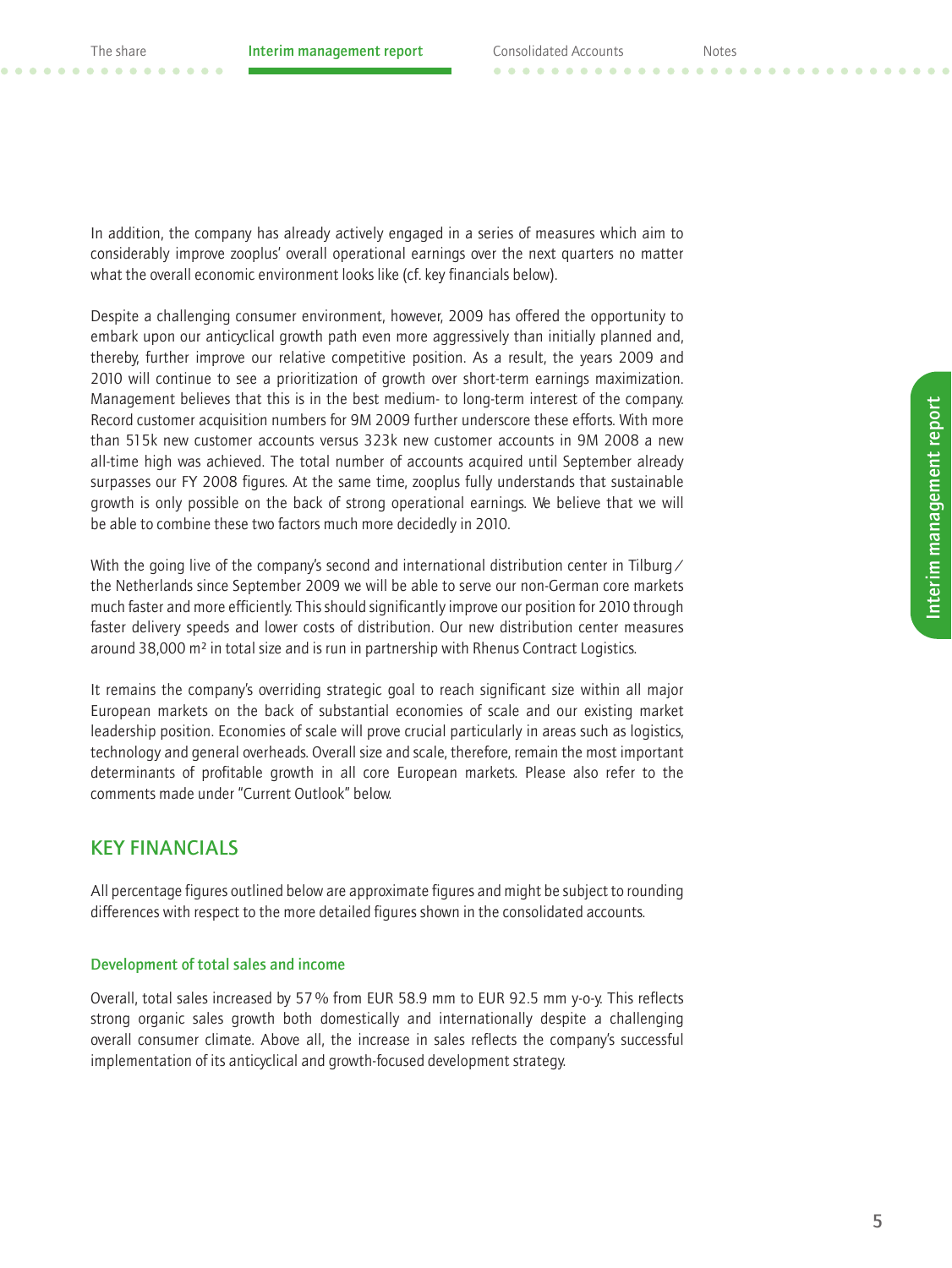#### Development of major expenditure items

Costs of goods sold (cost of materials) did increase significantly y-o-y. During the first 9 months of 2009 COGS amounted to 60.4% of total sales, which is up from 59.3% of total sales y-o-y. In tune, the company's net product sales margin decreased from 40.7% in 9M 2008 to 39.6% in 9M 2009. Major reasons for this decline, which is mostly attributable to a particularly weak q2 2009, were a notably higher sectoral price- and margin pressure as well as the continuing weakness of the British Pound (GBP) in our key market UK. An individual comparison of the individual quarters Q1-Q3 2009 is particularly enlightening in this respect. Whilst Q1 2009 recorded a net product margin of 42.2%, this dropped to 36.5% in Q2 2009. During the present quarter Q3 2009 we have seen a recovery to 40.1%, which we expect to continue during Q4 2009.

Against this backdrop we have, therefore, taken active measures to correct some of these effects without departing from our overall growth path since the start of the second half of the year. Key areas of activity are a more defensive price- and contribution margin management, generic product selection as well as supplier management. We expect zooplus to continue to benefit from these efforts during the coming quarters.

Also to be remarked upon is the relatively proportional (in tune with sales growth) development in personnel costs y-o-y. Total personnel costs increased from EUR 2.9 mm to EUR 4.7 mm. This corresponds to a slight change in zooplus' overall personnel cost quota from 4.9% to 5.1% (of total sales). This development has to be seen in the context of the company's expansion across Europe and the build-up of our international logistics capacity. For 2010, we expect to reap renewed and significant scaling effects in this area.

Other expenses increased from EUR 18.6 mm in 9M 2008 to EUR 31.6 mm in H1 2009. This reflects an increase from 31.5% to 34.2% of total sales. Major factors behind this development are the increased spending in growth marketing (+0.7%) as well as within national and international logistics (+2.1%). Both these developments are deliberate and necessary within the company's expansionary strategy and should enable zooplus to generate attractive returns in the future.

zooplus' focus today is the build up of a dominant market position and customer base. Today, we are creating the basis for a sustainable pan-European market leadership within online pet supplies and, thereby, transform a No. 1 position in Germany into a similar dominance within Europe as a whole.

Total depreciation stood at EUR 0.4 mm and, therefore, improved slightly from 0.5% to 0.4% of total sales y-o-y.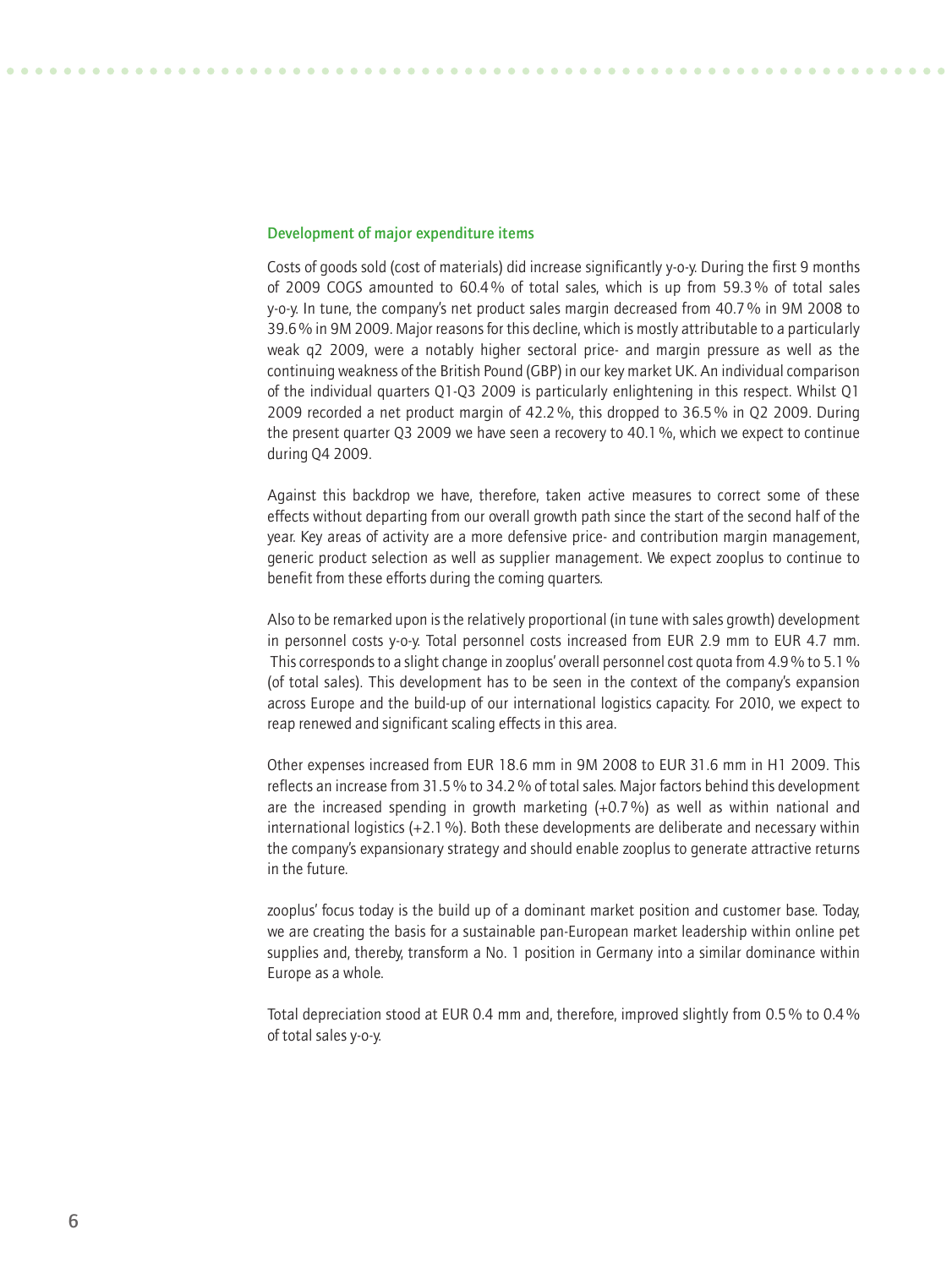#### EBIT and consolidated Earnings

EBIT before extraordinary items (Prime Standard IPO and one-off costs of zooplus' new international logistics hub) fell from EUR 2.2 mm to EUR -0.2 mm y-o-y. This development primarily reflects the effects of the company's active expansion strategy and a weakening overall consumer sentiment during the first half of the year.

As with respect to the company's net margin, a differentiated and quarterly view indicates an improving overall trend. Whilst in Q1 2009 EBIT before extraordinary items still reached EUR 0.4 mm, zooplus saw a decline to EUR -0.9 mm during the second quarter. In Q3 2009, EBIT before extraordinary items again improved to EUR 0.3 mm. All this indicates that the measures undertaken to counter the influences of a recessionary environment have begun to show traction during Q3 2009.

As outlined, the extraordinary items shown comprise 2 areas: a) the costs of the uplisting of zooplus AG onto the Regulated Market segment/ Prime Standard of the Frankfurt stock exchange as well as b) the costs of the set-up, phase-in and test trial period of the company's new international logistics hub in Tilburg/the Netherlands. In total, extraordinary items amounted to EUR 0.9 mm, of which EUR 0.2 mm were spent on the uplisting and around EUR 0.7 mm on the introduction of the new warehouse operation. The latter largely comprises the costs of relocating stocks from Germany to the Netherlands as well as trial- and phase-in costs during the run-up period. After our successful uplisting on October  $21<sup>st</sup>$ , 2009, as well as the logistics phase-in predicted to be completed during December 2009, we expect a total of EUR 1.6 mm in extraordinary items for the full year. 80% of these costs will be attributable to our new logistics operation. We do not expect any extraordinary items for 2010.

Including extraordinary items, EBIT fell from EUR 0.3 mm to EUR -1.1 mm y-o-y.

Pre-tax profits (EBT) fell from EUR 0.2 mm during 9M 2008 to EUR -1.2 mm during 9M 2009.

Consolidated profits (after tax) declined from EUR 4.8 mm during 9M 2008 to EUR -0.8 mm during 9M 2009. The key factor behind this is a positive 2008 one-off effect due to the capitalization of losses carried forward under IFRS rules with an overall impact of EUR 4.6 mm.

#### Assets and Financing

Total long-term assets were EUR 6.6 mm at the end of September 2009 and, therefore, up slightly from EUR 5.9 mm at year end 2008.

Total short-term assets increased from EUR 16.8 mm at the end of 2008 to EUR 20.8 mm at the end of the first nine months of 2009. The main reason behind this development was an increase in inventory due to the expansion of the company's private label and direct sourcing business as well as a deliberate increase in overall product availability.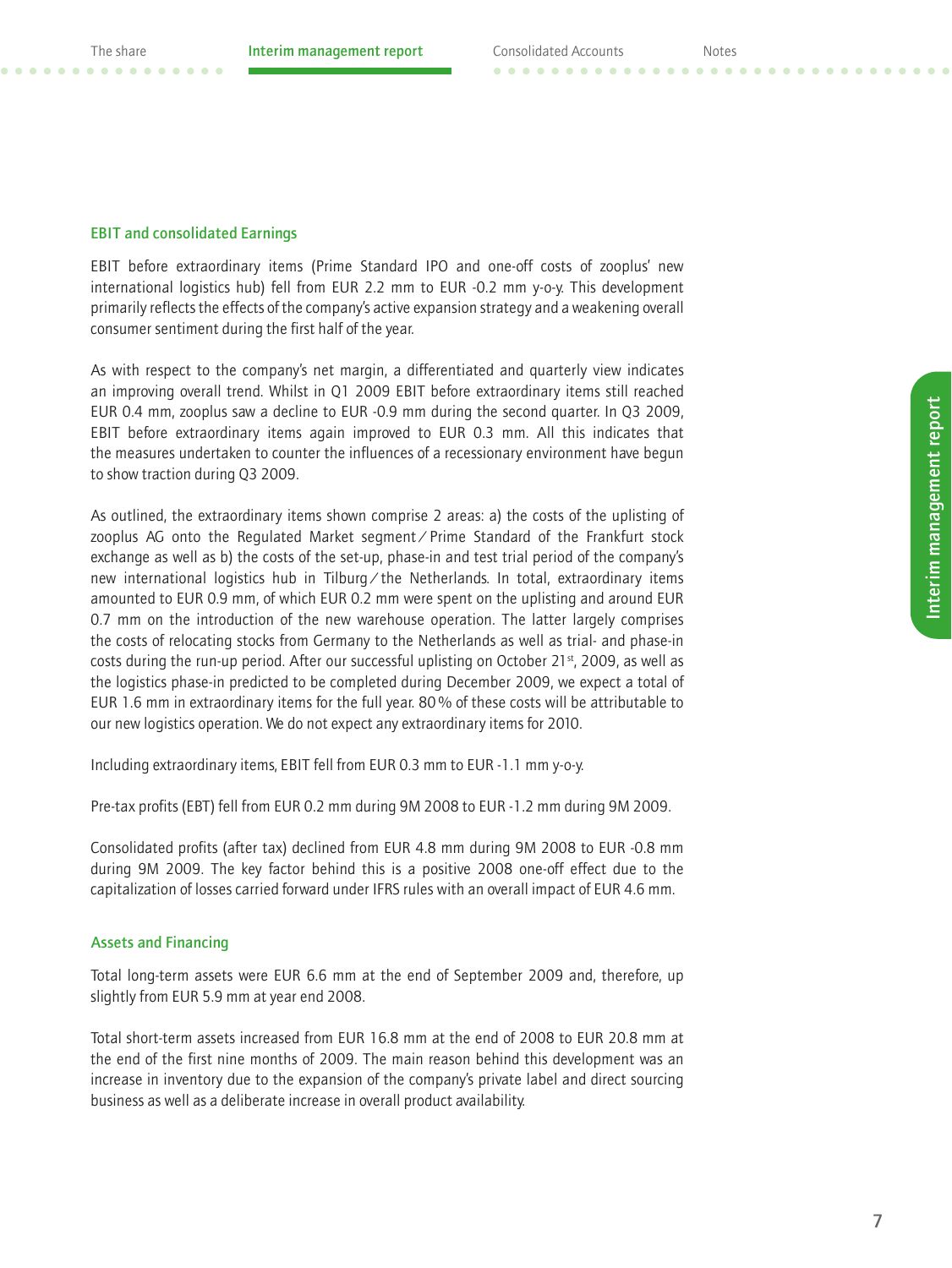Total equity stood at EUR 9.1 mm at the end of September 2009 versus EUR 9.9 mm as of December 31<sup>st</sup>, 2008. The current equity-to-debt ratio, therefore, stands at 33%. zooplus expects that due to the exercise of various executive stock option plans the company will receive an extra EUR 1.5 mm in equity capital during the first week of December 2009, which will increase the company's equity ratio accordingly. Our long-term equity ratio target corridor stands at between 35% and 40%.

Accounts payable amounted to EUR 6.2 mm as of September 30<sup>th</sup>, 2009, versus EUR 8.1 mm at the end of 2008.

At the company's disposal are flexible bank overdrafts of up to EUR 12.0 mm which are used opportunistically for its working capital financing needs. At the end of September 2009 the company had drawn an amount of EUR 6.1 mm. Despite a challenging economic environment the company enjoys unrestricted access to working capital financing at attractive overall terms.

All in all, the company's total balance sheet volume amounted to EUR 27.5 mm at the end of 9M 2009 versus EUR 22.7 mm at the end of 2008.

Cash flow from operations was EUR -4.0 mm in 9M 2009 versus EUR -1.4 mm in 9M 2008. This mostly reflects fluctuations in working capital in the course of ordinary business activities on the back of a 57% y-o-y growth rate.

Cash flow from investing activities stood at EUR -0.7 mm in 9M 2009 versus EUR -0.3 mm in 9M 2008 due to various development works of zooplus' IT infrastructure in the context of the company's European expansion.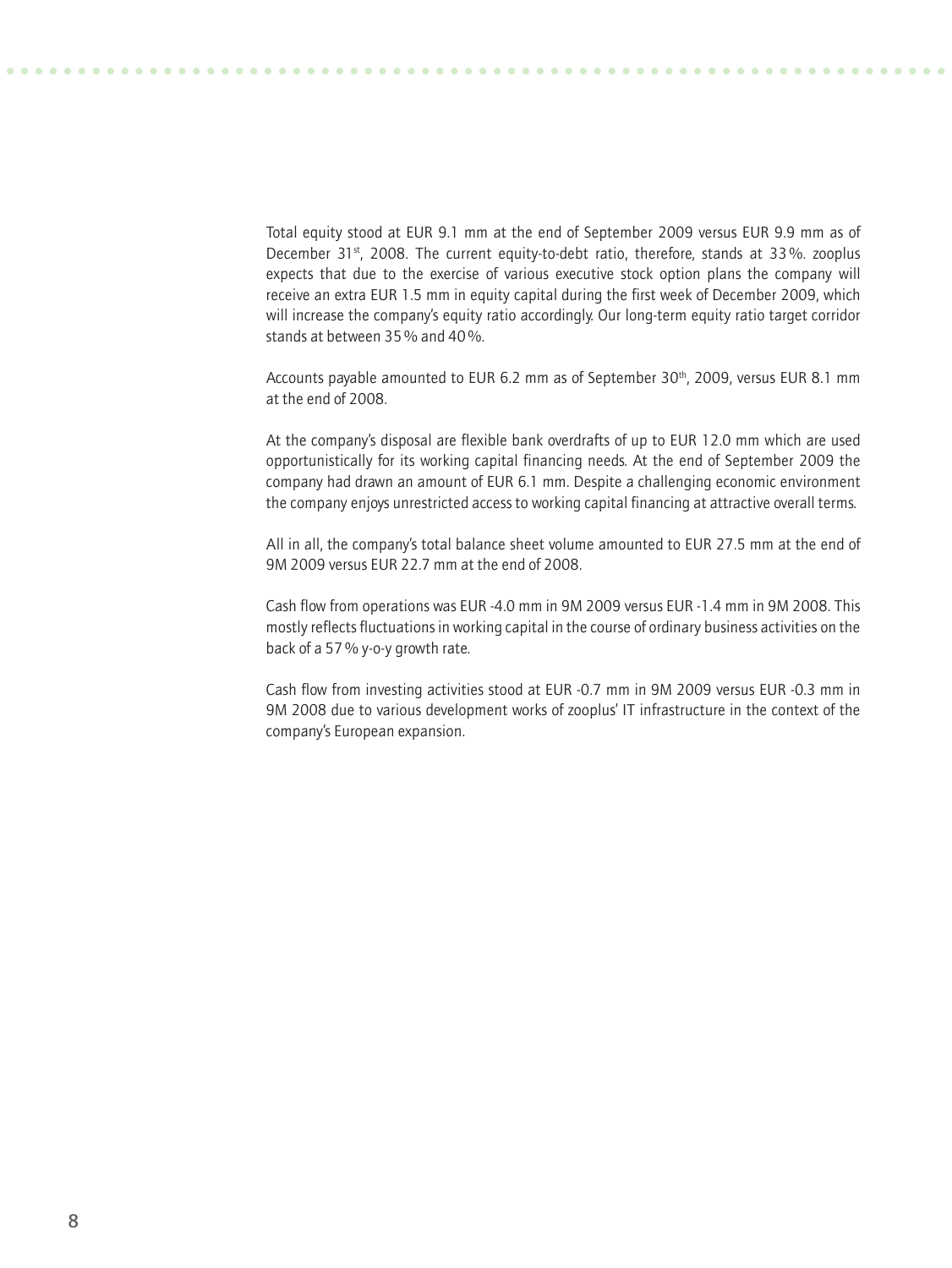Cash flow from financing activities (EUR -0.1 mm in 9M 2009 versus EUR -0.6 mm in 9M 2008) was influenced by the company's final repayment of its last remaining shareholder loan (EUR 0.5 mm) in Q1 2008.

As an online retail operation, zooplus is subject to considerable volatilities in key balancesheet and cash-flow figures such as inventory, accounts payable or VAT liabilities. This results in markedly higher numeric swings and volatilities than the company's underlying earnings might suggest.

#### Key events after the end of the reporting period

Important events of particular relevance after the end of the first nine months of 2009 which might have had a substantial effect on the company's earnings, assets or liquidity situation did not occur.

#### Risk Report

There has not been any material change in terms of the company's risk profile from what has been outlined in the company's 2008 annual report.

#### **OUTLOOK**

As during the previous quarters, zooplus will continue to follow a strongly growth-oriented strategy within a still challenging - albeit improving - market environment. On the backdrop of the company's substantial expansion potential not only within its German-speaking core markets but also within the whole of western and central Europe, zooplus considers this strategy as most value-maximizing within a medium- and long-term perspective. In this context, we aim to consolidate our market leadership and reach critical mass within all core European markets by continuing to expand within our existing growth corridor. Moreover, we aim to achieve a notable improvement in our earnings level for 2010 on the back of substantial scaleand efficiency effects.

For the year 2010 we expect a continuation of our dynamic growth on the back of considerably improved and positive earnings which in hindsight might make the recession year 2009 look an aberration in the company's history. A detailed 2010 guidance will be published in early 2010.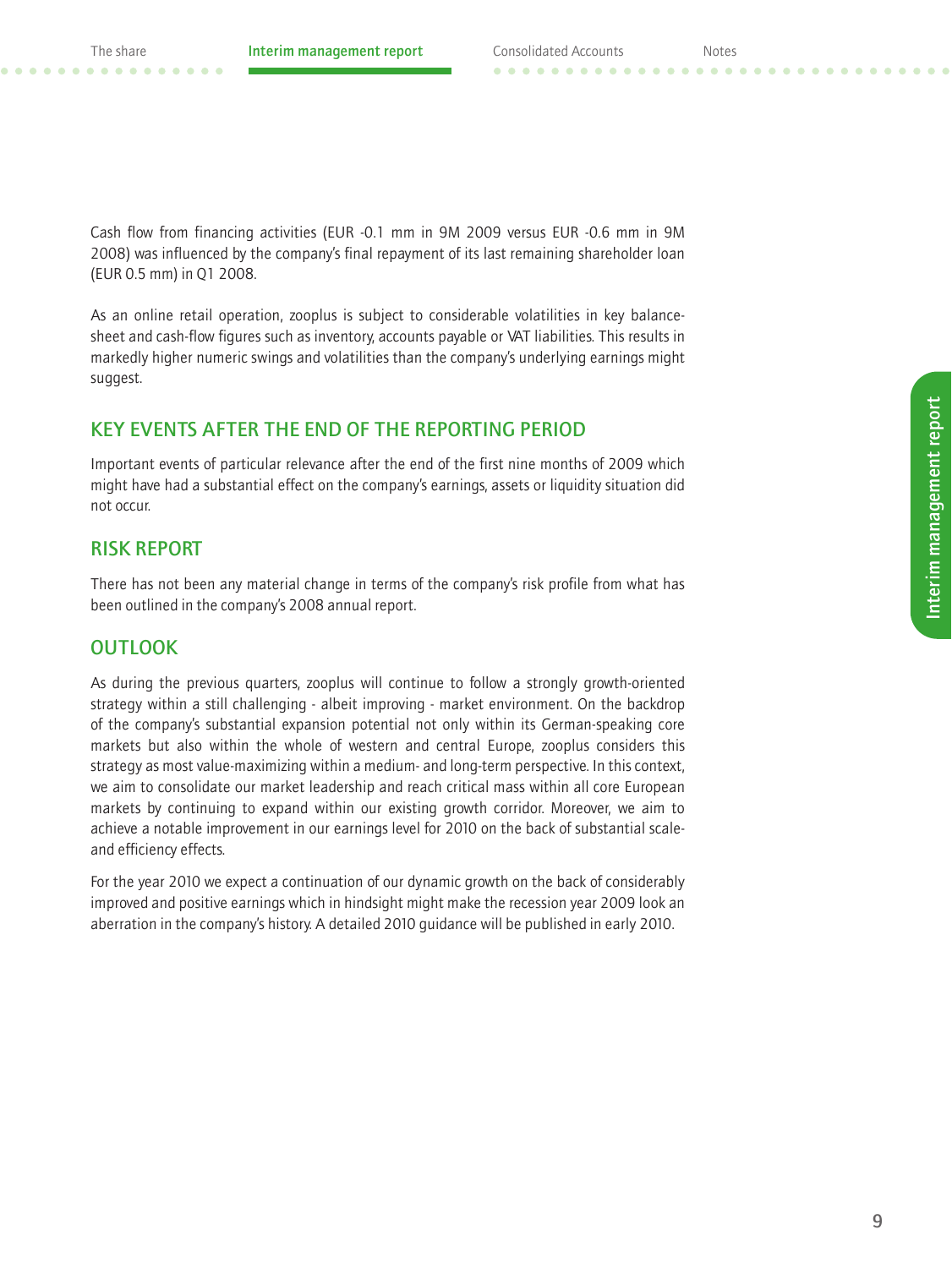## Balance Sheet

#### **ASSETS**

| in EUR                               | 30.09.2009    | 31.12.2008    |
|--------------------------------------|---------------|---------------|
| A. LONG-TERM ASSETS                  |               |               |
| I. Long-term assets                  | 727,208.33    | 617,976.05    |
| II. Intangible assets                | 568,758.74    | 380,710.71    |
| III. Deferred tax assets             | 5,340,507.51  | 4,925,571.12  |
| Total long-term assets               | 6,636,474.58  | 5,924,257.88  |
| <b>B. SHORT-TERM ASSETS</b>          |               |               |
| Inventory<br>I.                      | 11,730,990.26 | 9,046,252.31  |
| II. Advance payments                 | 304,738.28    | 545,535.66    |
| III. Accounts receivable             | 5,376,651.73  | 4,162,587.35  |
| IV. Other short-term assets          | 2,936,250.89  | 2,571,722.54  |
| V. Cash in hand and cash equivalents | 486,286.48    | 465,235.72    |
| Total short-term assets              | 20,834,917.64 | 16,791,333.58 |
| <b>Total assets</b>                  | 27,471,392.22 | 22,715,591.46 |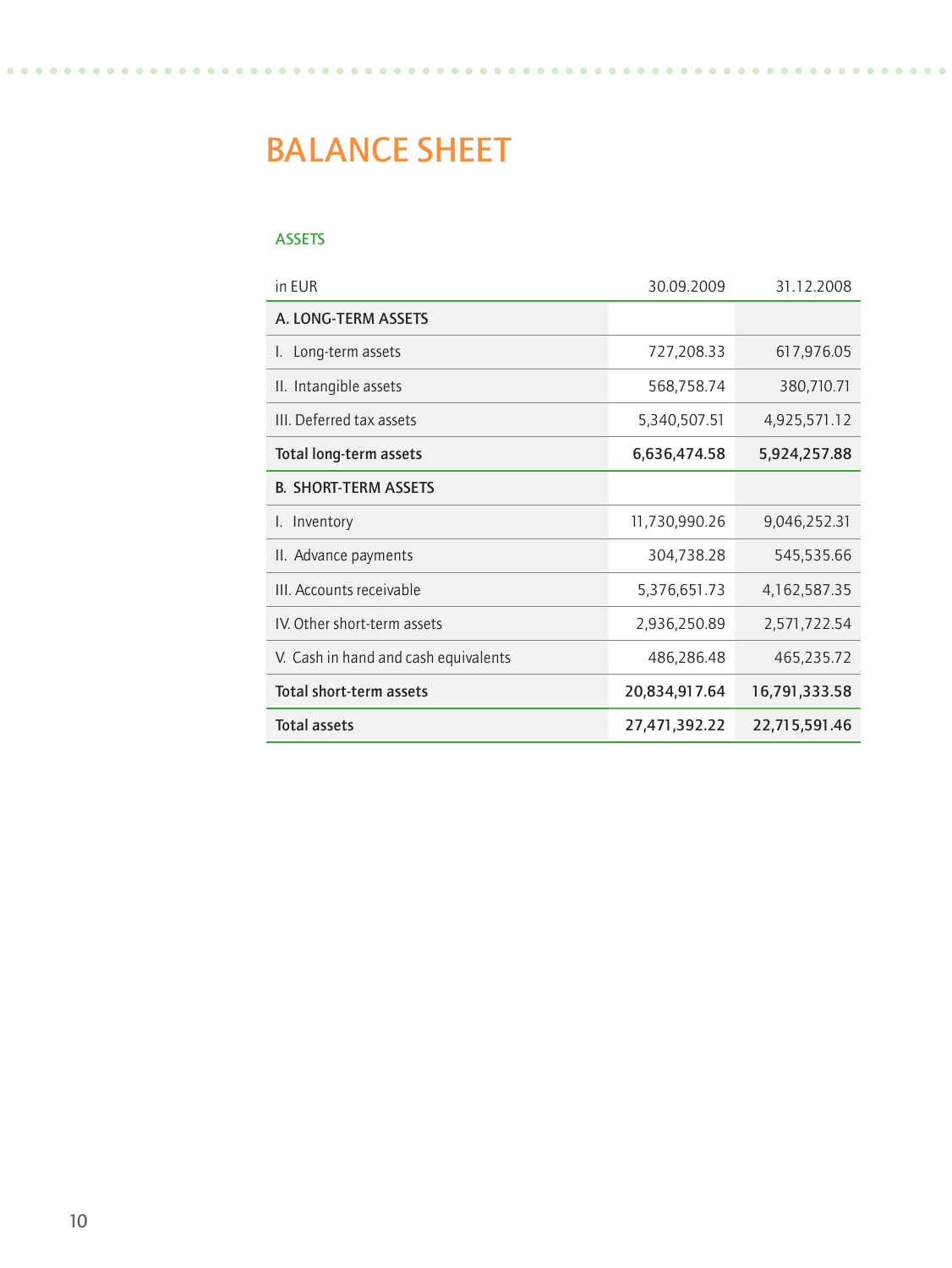$\sim$   $\sim$ 

 $\sim$ 

#### **LIABILITIES**

| <b>Total liabilities</b>            | 27,471,392.22    | 22,715,591.46    |
|-------------------------------------|------------------|------------------|
| Total short-term debt               | 18,362,208.12    | 12,837,040.28    |
| V. Provisions                       | 91,930.00        | 65,900.00        |
| IV. Tax liabilities                 | 196,694.14       | 144,074.13       |
| III. Other short-term liabilities   | 5,789,214.56     | 3,358,303.17     |
| II. Financial debt                  | 6,056,559.95     | 1,203,057.45     |
| Short-term debt<br>$\mathbf{L}$     | 6,227,809.47     | 8,065,705.53     |
| <b>B. SHORT-TERM DEBT</b>           |                  |                  |
| <b>Total equity</b>                 | 9,109,184.10     | 9,878,551.18     |
| IV. Profit and Loss carried forward | $-13,910,924.15$ | $-13,083,113.10$ |
| III. Other reserves                 | $-266.83$        | $-402.18$        |
| II. Capital reserves                | 20,604,415.08    | 20,556,046.46    |
| Capital subscribed<br>I.            | 2,415,960.00     | 2,406,020.00     |
| A. EQUITY                           |                  |                  |
| in EUR                              | 30.09.2009       | 31.12.2008       |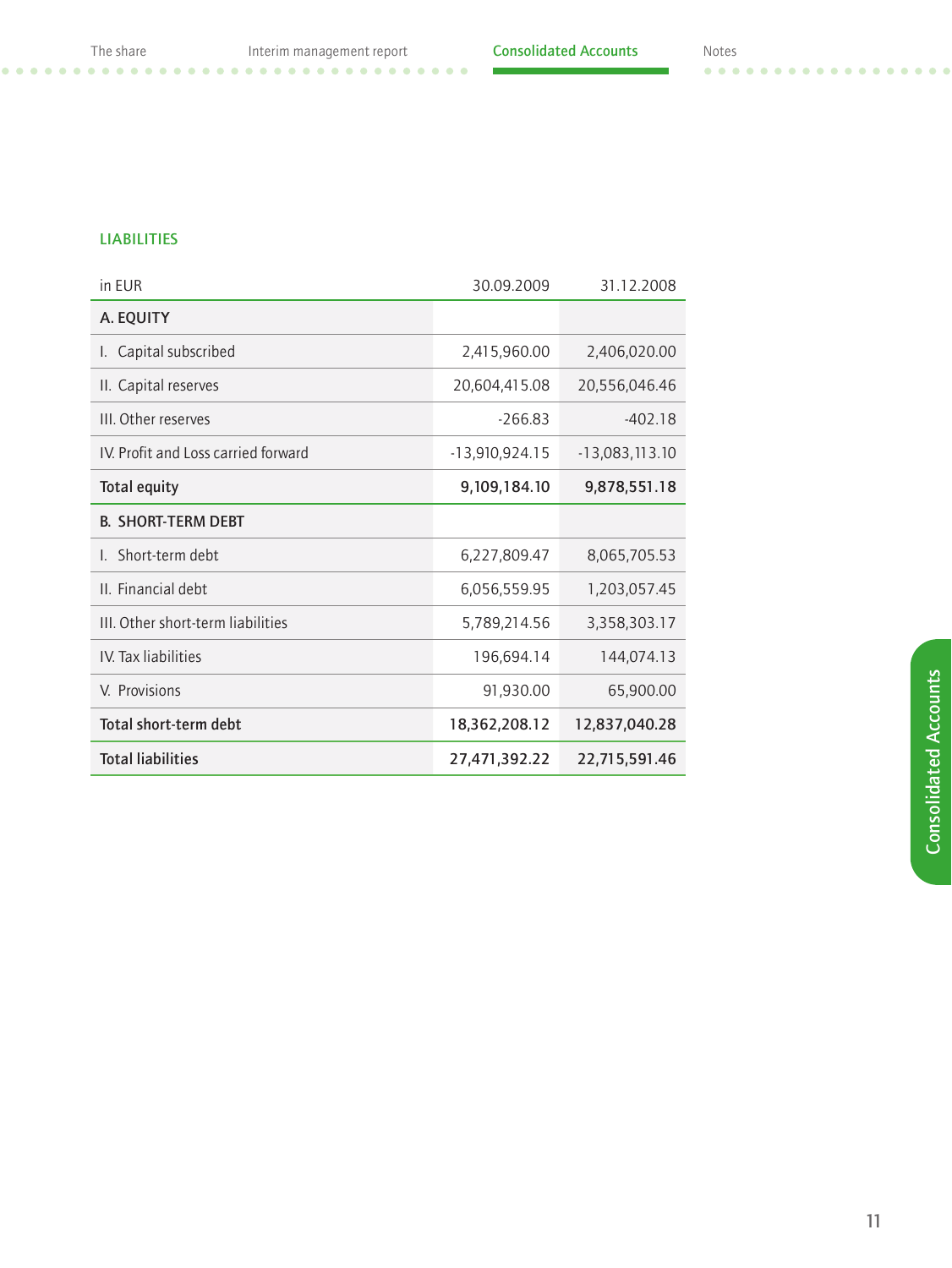## Income Statement

| in EUR                                        |           | 9M 2009              | 9M 2008              | Q3 2009             | Q3 2008             |
|-----------------------------------------------|-----------|----------------------|----------------------|---------------------|---------------------|
| <b>Sales</b>                                  |           | 87,621,989.51        | 55,693,609.05        | 31,683,379.41       | 21,188,319.41       |
| Other operating income                        |           | 4,915,210.25         | 3,161,302.10         | 1,568,537.58        | 1,125,841.51        |
| <b>Total sales</b>                            |           | 92,537,199.76        | 58,854,911.15        | 33,251,916.99       | 22,314,160.92       |
| Cost of materials                             |           | -55,932,862.43       | -34,897,622.54       | -19,924,949.70      | $-13,869,185.39$    |
| Personnel costs                               |           | $-4,737,460.90$      | $-2,891,205.57$      | $-1,771,349.02$     | $-949,874.71$       |
| cash                                          |           | $(-4,693,465.88)$    | $(-2,847,078.99)$    | $(-1, 766, 748.75)$ | $(-939, 307.38)$    |
| non-cash                                      |           | $(-43,995.02)$       | $(-44, 126.58)$      | $(-4,600.27)$       | $(-10, 567.33)$     |
| Depreciation                                  |           | -397,997.04          | $-275,639.34$        | $-150, 175.90$      | $-94,340.20$        |
| Other expenses                                |           | $-31,636,161.21$     | $-18,557,983.79$     | $-11,074,846.12$    | $-6,539,421.16$     |
| of which logistics / fulfillment              |           | $(-20, 316, 310.48)$ | $(-11, 697, 957.82)$ | $(-7,030,034.86)$   | $(-3,961,756.23)$   |
| of which marketing                            |           | $(-5,928,942.9)$     | $(-3,336,572.48)$    | $(-1, 954, 948.56)$ | $(-1, 292, 293.57)$ |
| of which payment                              |           | $(-918, 472.47)$     | $(-578, 744.75)$     | $(-336, 156.62)$    | $(-242, 404.92)$    |
| Operating income<br>(excluding one-off costs) |           | $-167,281.82$        | 2,232,459.91         | 330,596.24          | 861,339.47          |
| One-off costs EU logistics centre             |           | $-677,384.60$        | 0.00                 | $-574,137.59$       | 0.00                |
| One-off costs IPO                             |           | $-210,278.56$        | $-1,981,354.51$      | $-74,681.24$        | $-23,656.81$        |
|                                               |           |                      |                      |                     |                     |
| <b>Operating income</b>                       |           | $-1,054,944.98$      | 251,105.40           | $-318,222.59$       | 837,682.66          |
| Financial income                              |           | 43.14                | 11,757.51            | 22.17               | $-7,691.61$         |
| Financial expense                             |           | $-135,761.88$        | $-37,136.56$         | $-54,952.26$        | $-10,439.06$        |
| Pre-tax profit                                |           | $-1,190,663.72$      | 225,726.35           | $-373,152.68$       | 819,551.99          |
| Taxes on income                               |           | 362,852.66           | 4,587,906.89         | 119,108.75          | $-161,657.79$       |
| Consolidated net profit                       |           | $-827,811.06$        | 4,813,633.24         | $-254,043.93$       | 657,894.20          |
| Consolidated profit / loss per share          |           |                      |                      |                     |                     |
| undiluted                                     | EUR/share | $-0.34$              | 2.02                 | $-0.11$             | 0.28                |
| diluted                                       | EUR/share | $-0.34$              | 2.01                 | $-0.11$             | 0.29                |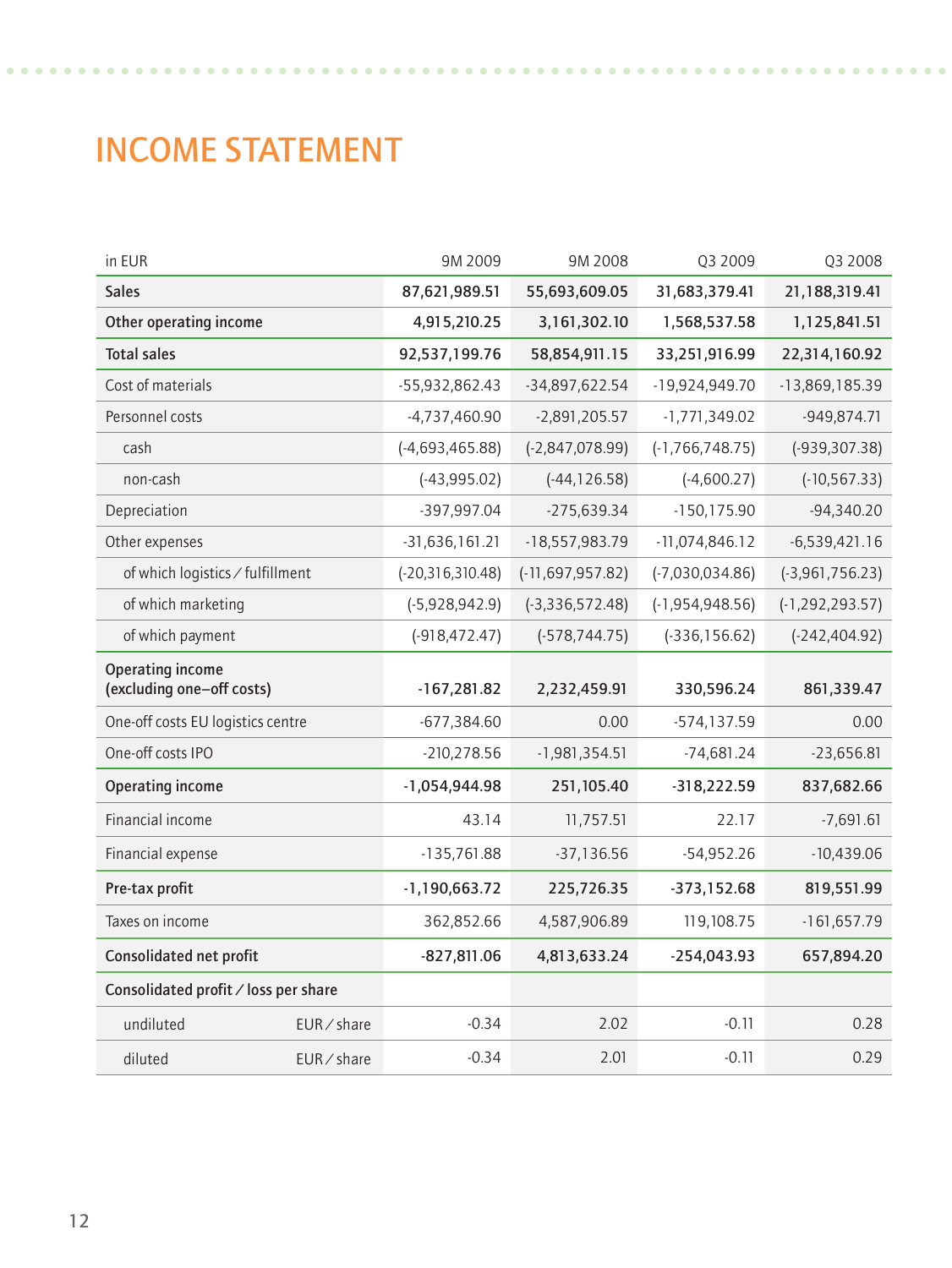. . . . . . . . . . . . . . . .

## **CASH FLOW STATEMENT**

| in EUR                                                   | 9M 2009         | 9M 2008           |
|----------------------------------------------------------|-----------------|-------------------|
| Cash Flow from operating activities                      |                 |                   |
| Pre-tax operating profit                                 | $-1,190,663.72$ | 225,726.35        |
| Allowances for:                                          |                 |                   |
| depreciation of fixed assets                             | 397,997.04      | 275,639.34        |
| non-cash personnel expenses                              | 43,995.02       | 44,126.58         |
| non-cash ipo expenses                                    | 0.00            | 1,371,110.83      |
| other non-cash expenses                                  | 1,066.78        | 126,088.71        |
| Financial expenses                                       | 135,761.88      | 37,136.56         |
| Financial income                                         | $-43.14$        | $-11,757.51$      |
| Changes in:                                              |                 |                   |
| Inventory                                                | $-2,684,737.95$ | $-3,942,938.78$   |
| Advance Payments                                         | 240,797.38      | 81,955.27         |
| Accounts receivable                                      | $-1,214,064.38$ | $-1,052,843.26$   |
| Other short-term assets                                  | $-364,528.35$   | 536,316.38        |
| Accounts payable                                         | -1,837,896.06   | 1,538,148.83      |
| Other liabilities                                        | 2,430,911.39    | $-640, 137.15$    |
| Provisions                                               | 26,030.00       | 15,000.00         |
| Тах                                                      | 0.00            | $-37,464.67$      |
| Interest income                                          | 43.14           | 11,757.51         |
| Cash Flow from operating activities                      | $-4,015,330.97$ | $-1,422,135.01$   |
| Cash Flow from investing activities                      |                 |                   |
| Cash inflow from divestments                             | 0.00            | 28,309.37         |
| Fixed Assets (net position)                              | $-695,672.49$   | $-339,325.01$     |
| Cash Flow from investing activities                      | $-695,672.49$   | $-311,015.64$     |
| Cash Flow from financing activities                      |                 |                   |
| Options exercise                                         | 14,313.60       | 28,612.70         |
| Loan repayments                                          | 0.00            | $-610,233.64$     |
| Interest paid                                            | $-135,761.88$   | $-37,136.56$      |
| Cash Flow from financing activities                      | $-121,448.28$   | $-618,757.50$     |
| Net change of cash and cash equivalents                  | $-4,832,451.74$ | $-2,351,908.15$   |
| Cash and cash equivalents at the beginning of the period | -737,821.73     | 1,179,574.94      |
| Cash and cash equivalents at the end of the period       | $-5,570,273.47$ | $-1, 172, 333.21$ |
| Composition of funds balance at the end of the period    |                 |                   |
| Cash on hand, bank deposits, cheques                     | 486,286.48      | 294,397.56        |
| Overdraft balances                                       | $-6,056,559.95$ | $-1,466,730.77$   |
| Cash and cash equivalents at the end of the period       | $-5,570,273.47$ | $-1, 172, 333.21$ |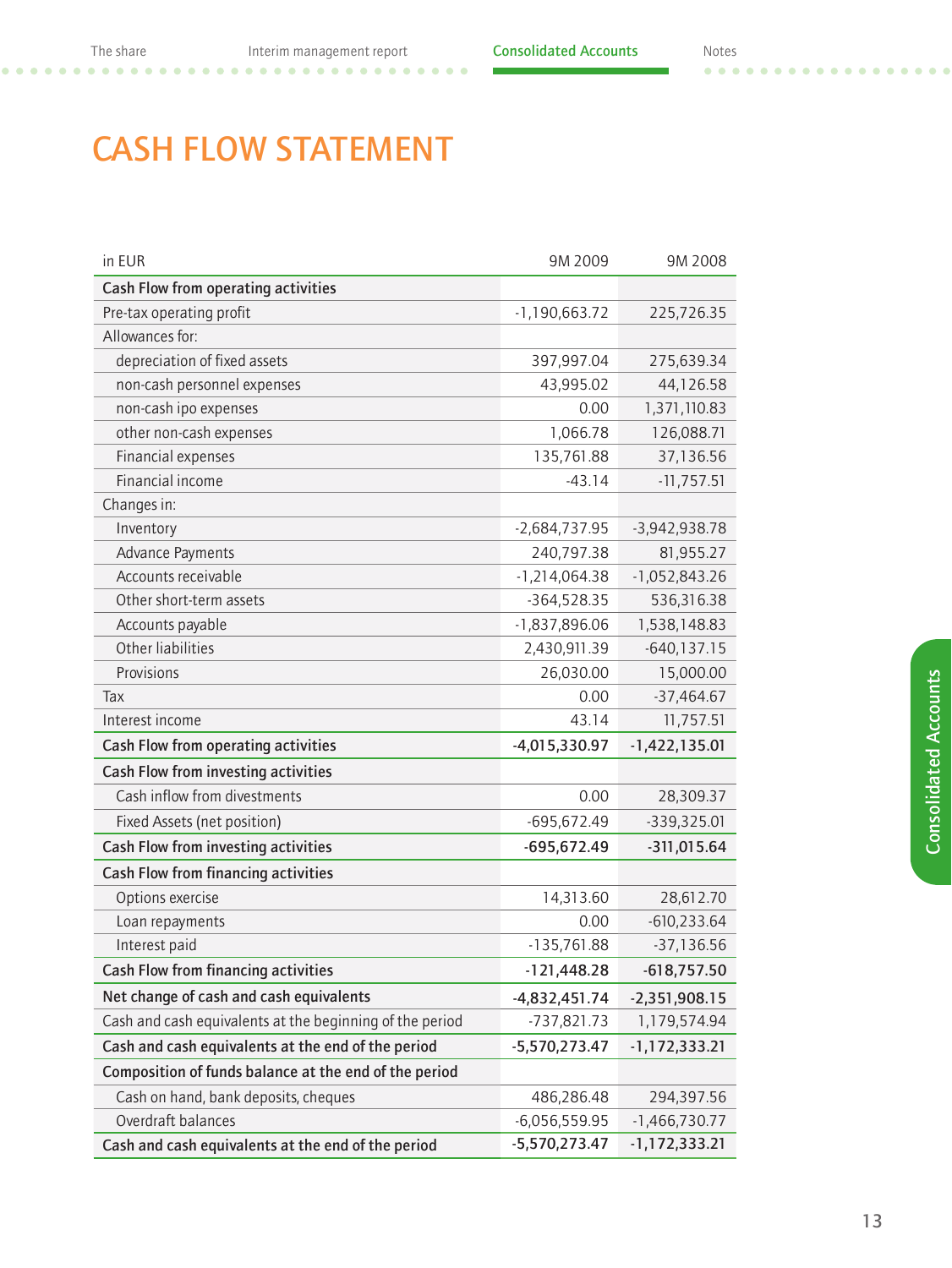## **CHANGES IN EQUITY**

| in EUR                       | Capital<br>subsribed | Capital<br>reserves | Other<br>reserves | Accumulated<br>profit or loss | Total         |
|------------------------------|----------------------|---------------------|-------------------|-------------------------------|---------------|
| As of January 1, 2009        | 2,406,020.00         | 20,556,046.46       | $-402.18$         | $-13,083,113.10$              | 9,878,551.18  |
| Additions from stock options | 9,940.00             | 48,368.62           | 0.00              | 0.00                          | 58,308.62     |
| Currency equalisation item   | 0.00                 | 0.00                | 135.35            | 0.00                          | 135.35        |
| 9M result 2009               | 0.00                 | 0.00                | 0.00              | $-827,811.06$                 | $-827,811.06$ |
| As of September 30th, 2009   | 2,415,960.00         | 20,604,415.08       | $-266.83$         | $-13,910,924.16$              | 9,109,184.08  |
| As of January 1st, 2008      | 2,386,150.00         | 20,458,480.93       | $-9.32$           | $-18,838,800.92$              | 4,005,820.69  |
| Additions from stock options | 19,870.00            | 52,869.28           | 0.00              | 0.00                          | 72,739.28     |
| Currency equalisation item   | 0.00                 | 0.00                | $-190.51$         | 0.00                          | $-190.51$     |
| 9M result 2008               | 0.00                 | 0.00                | 0.00              | 4,813,633.24                  | 4,813,633.24  |
| As of September 30th, 2008   | 2,406,020.00         | 20,511,350.21       | $-199.83$         | $-14,025,167.68$              | 8,892,002.70  |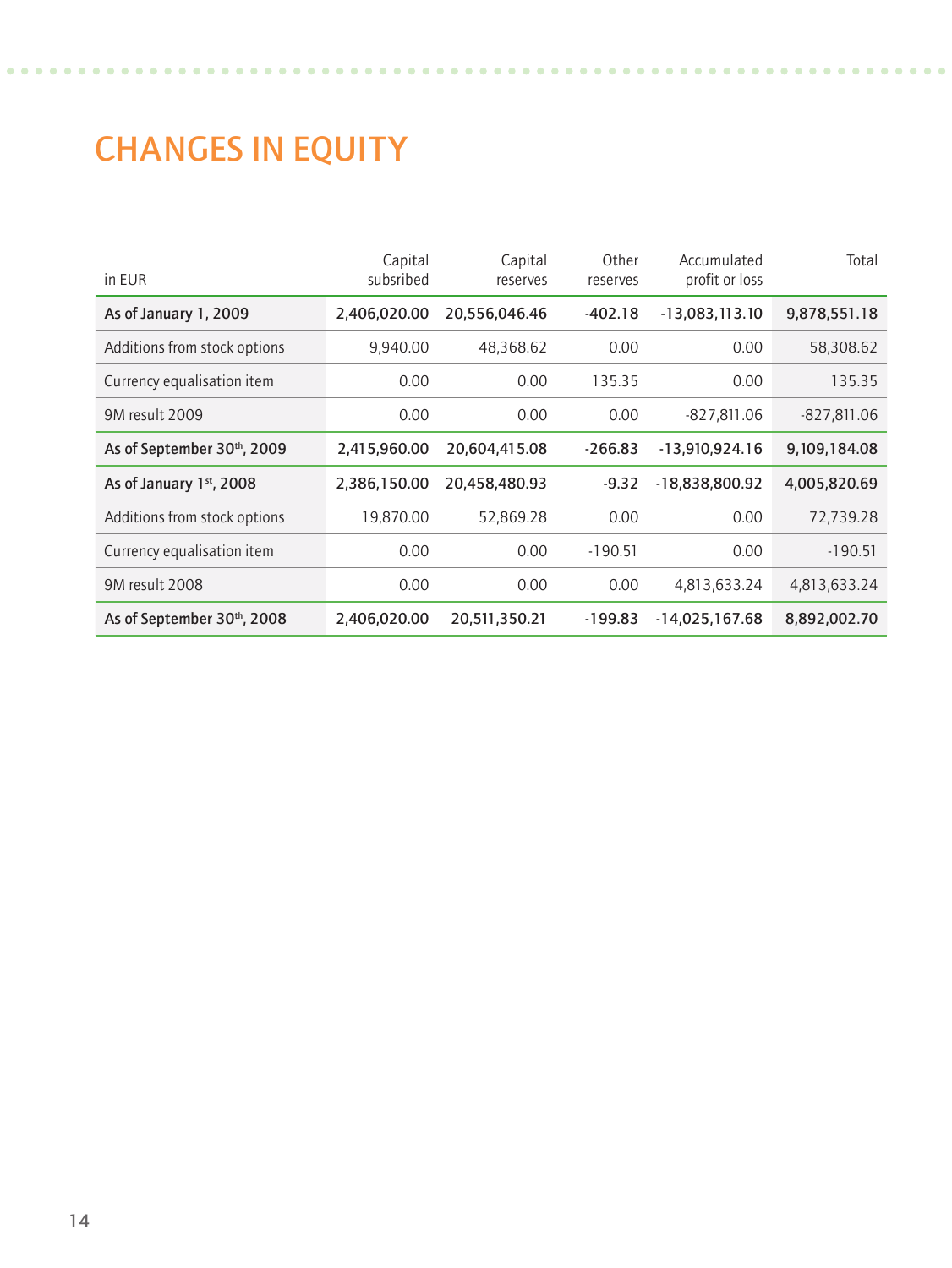## **NOTES**

#### Notes and comments regarding the 9M 2009 accounts

#### Accounting principles

The 9M 2009 reports were prepared in accordance with the International Financial Reporting Standards (IFRS) and are based on the same basic accounting principles as applied in the company's 2008 annual accounts.

#### Consolidation principles

The consolidated companies are: zooplus AG/Munich/Germany (registered under Amtsgericht Muenchen HRB 125080), Matina GmbH / Munich / Germany (registered under Amtsgericht Muenchen HRB 177083) as well as Bitiba GmbH / Munich / Germany (registered under Amtsgericht Muenchen HRB 177246) and zooplus services ltd / Oxford / UK (registered under company number 6118453, Companies House Cardiff). All subsidiaries are 100% owned by zooplus AG.

#### Segmental reporting

zooplus AG is only active in one specific business segment; i.e. pet supplies retail within the European Union. All types of products sold are homogenous and indivisible into further specific segments. As an online retailer, the company distributes its products from one central location. Consequently, there are no further geographic segments to be identified. Moreover, the company does not internally divide along any other segments. As a consequence, the company does not report along separate business segments.

#### Earnings per share

Earnings per share (pre-dilution) are calculated on a weighted-average basis. During the period, the weighted average of shares was 2,409,302. Consolidated profits (after tax) declined from EUR 4.8 mm during 9M 2008 to EUR -0.8 mm during 9M 2009. Consequently, earnings per share (pre-dilution) were EUR -0.34 (previous year: EUR 2.02).

Earnings per share (diluted) are calculated on a weighted-average basis of shares in circulation plus the total number of share equivalents resulting out of vested stock options which have not been exercised. The dilution effect only marginally affects earnings per share which remain at EUR -0.34 (previous year: EUR 2.01).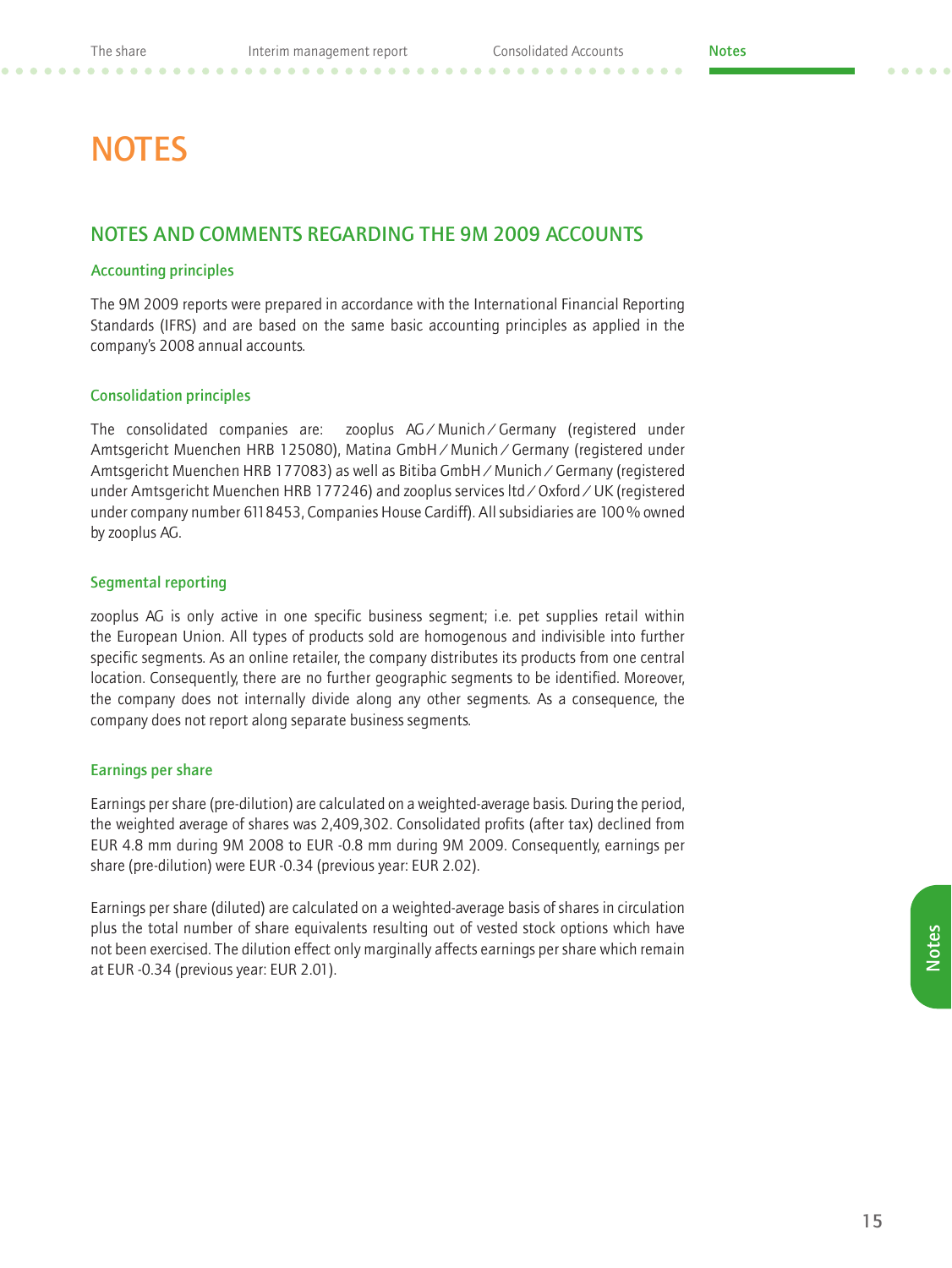### Financial calendar

| Date       |                              |
|------------|------------------------------|
| 29.01.2010 | Preliminary FY 2009 revenues |
| 31.03.2010 | Annual Report 2009           |
| 29.04.2010 | Preliminary g1 2010 revenues |
| May 2010   | Annual General Meeting 2010  |
| 31.05.2010 | Quarterly report q1 2010     |

 $\sim$  $\sim$  $\sim$  $\sim$  $\sim$  $\sim$ 

. . . . . .

 $\overline{\phantom{a}}$ 

 $\mathbf{A} \mathbf{A} \mathbf{A} \mathbf{A}$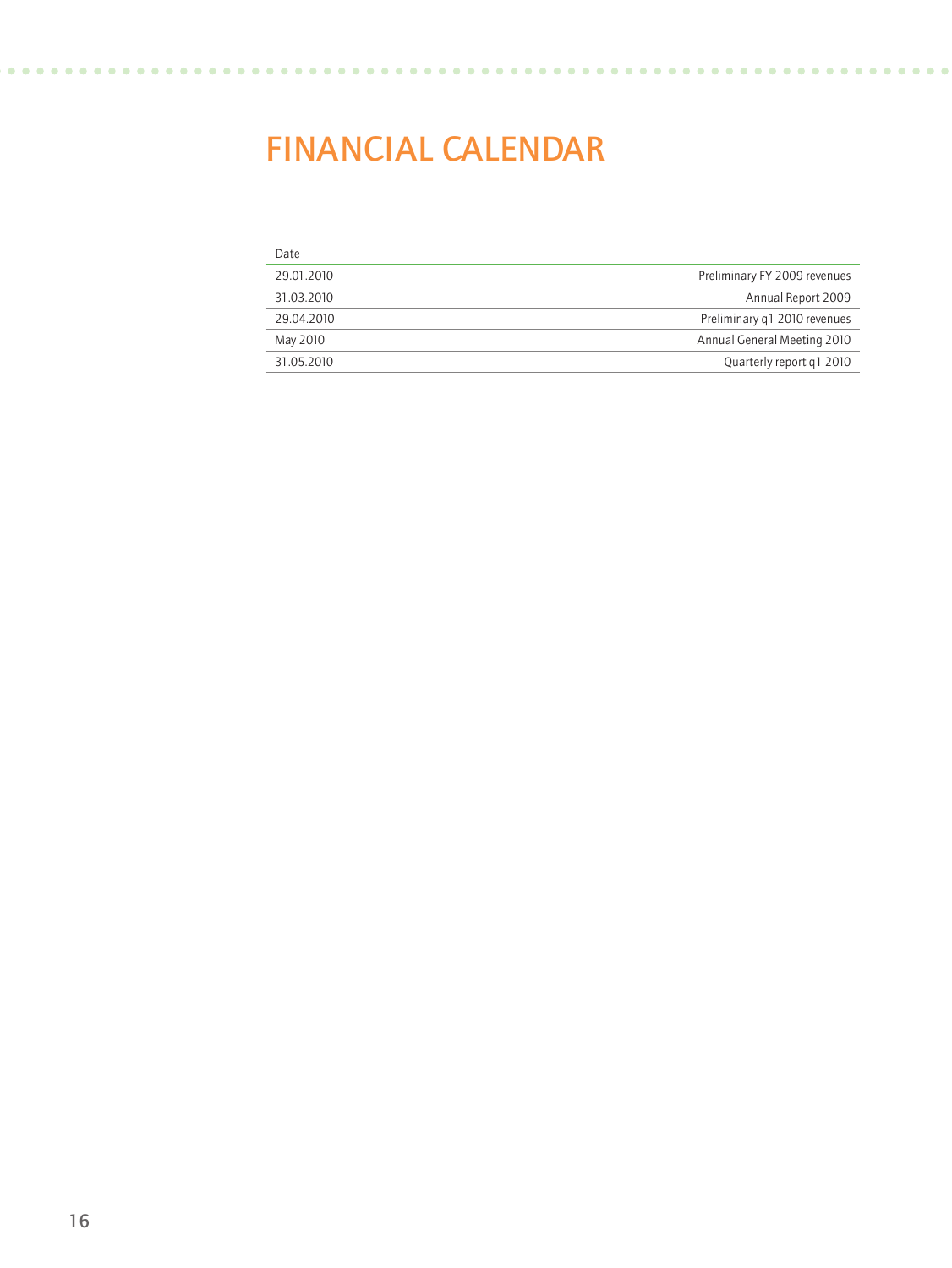### **IMPRINT**

#### Published by

zooplus AG Sonnenstraße 15 80331 Munich Germany

Tel: +49 (0) 89 95 006 - 100 Fax: +49 (0) 89 95 006 - 500 E-Mail: kontakt@zooplus.de www.zooplus.de

#### Investor Relations Contact

Henryk Deter/ Dominic Großmann cometis AG Unter den Eichen 7 65195 Wiesbaden Germany

Tel: +49 (0) 611 20 58 55 - 15 Fax: +49 (0) 611 20 58 55 - 66 E-Mail: grossmann@cometis.de www.cometis.de

Concept, editing, layout and typesetting: cometis AG

This 9M 2009 report is also available in German. In case of discrepancies the German version prevails.

#### Forward looking Statements

This report contains forward-looking statements. These statements are based on current experience, estimates and projections of the management and currently available information. They are not guarantees of future performance, involve certain risks and uncertainties that are difficult to predict, and are based upon assumptions as to future events that may not be accurate. Many factors could cause the actual results, performance or achievements to be materially different from those that may be expressed or implied by such statements. We do not assume any obligation to update the forward-looking statements contained in this report.